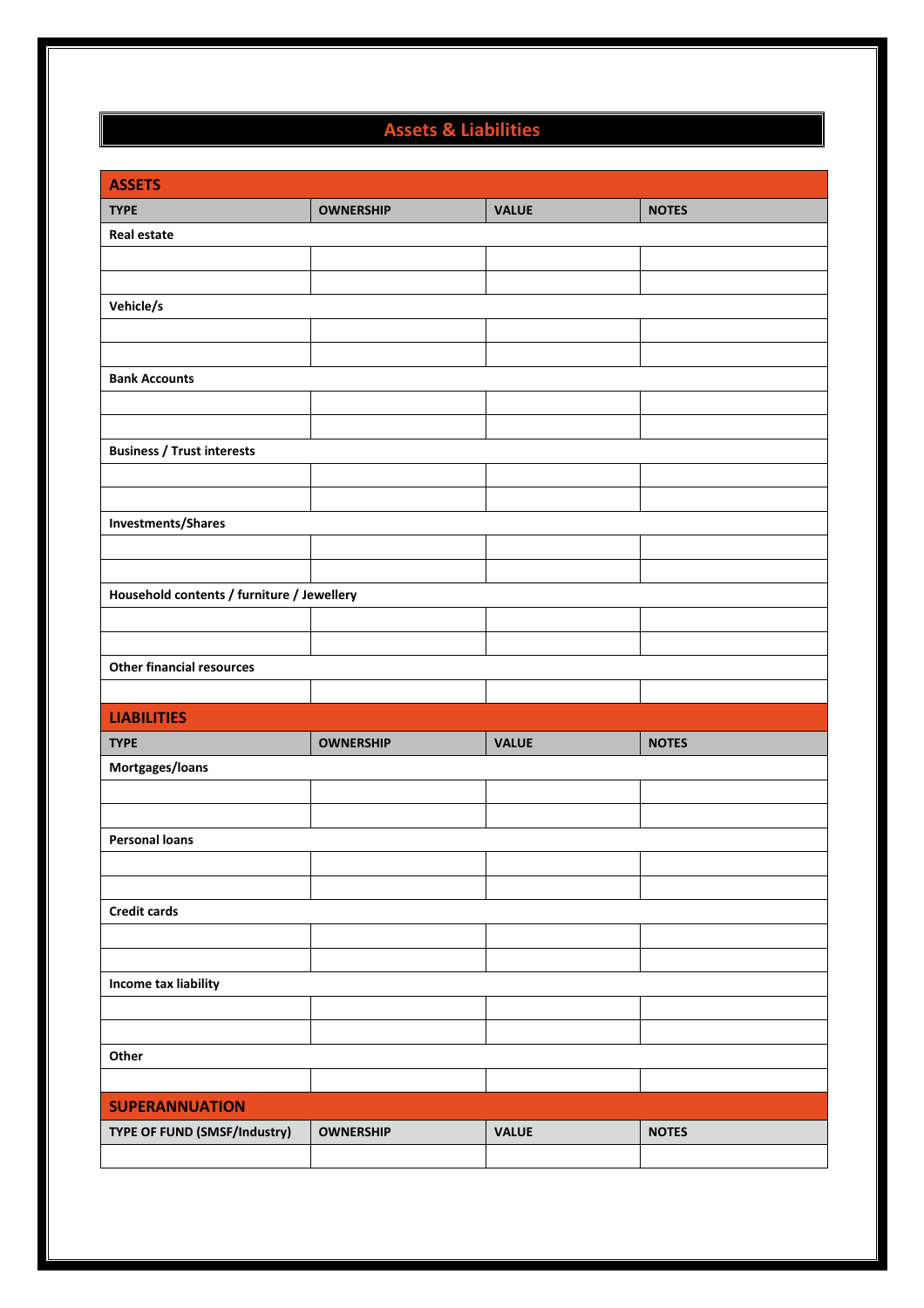## Income & Expenses

| <b>INCOME</b>                          |                                   |              |  |  |  |  |
|----------------------------------------|-----------------------------------|--------------|--|--|--|--|
| <b>TYPE</b>                            | <b>WEEKLY</b><br><b>AMOUNT \$</b> | <b>NOTES</b> |  |  |  |  |
| Salary / wages (before tax)            |                                   |              |  |  |  |  |
|                                        |                                   |              |  |  |  |  |
|                                        |                                   |              |  |  |  |  |
| Investment income (before tax)         |                                   |              |  |  |  |  |
|                                        |                                   |              |  |  |  |  |
|                                        |                                   |              |  |  |  |  |
| Income from business (before tax)      |                                   |              |  |  |  |  |
|                                        |                                   |              |  |  |  |  |
|                                        |                                   |              |  |  |  |  |
| <b>Government benefits</b>             |                                   |              |  |  |  |  |
|                                        |                                   |              |  |  |  |  |
|                                        |                                   |              |  |  |  |  |
| <b>Child support / Maintenance</b>     |                                   |              |  |  |  |  |
|                                        |                                   |              |  |  |  |  |
| Other income                           |                                   |              |  |  |  |  |
|                                        |                                   |              |  |  |  |  |
|                                        |                                   |              |  |  |  |  |
| Other income earners in your household |                                   |              |  |  |  |  |
| Name / Age / Relationship to you       | Weekly amount                     | <b>Notes</b> |  |  |  |  |
|                                        |                                   |              |  |  |  |  |
|                                        |                                   |              |  |  |  |  |
| <b>EXPENSES</b>                        |                                   |              |  |  |  |  |
| <b>TYPE</b>                            | <b>WEEKLY</b><br><b>AMOUNT \$</b> | <b>NOTES</b> |  |  |  |  |
| Income tax                             |                                   |              |  |  |  |  |
|                                        |                                   |              |  |  |  |  |
| Superannuation                         |                                   |              |  |  |  |  |
|                                        |                                   |              |  |  |  |  |
| Mortgage payments / Rent               |                                   |              |  |  |  |  |
|                                        |                                   |              |  |  |  |  |
| Rates / Unit levies                    |                                   |              |  |  |  |  |
|                                        |                                   |              |  |  |  |  |
| Life insurance premiums                |                                   |              |  |  |  |  |
|                                        |                                   |              |  |  |  |  |
| Other insurance premiums               |                                   |              |  |  |  |  |
|                                        |                                   |              |  |  |  |  |
|                                        |                                   |              |  |  |  |  |
| Vehicle registration                   |                                   |              |  |  |  |  |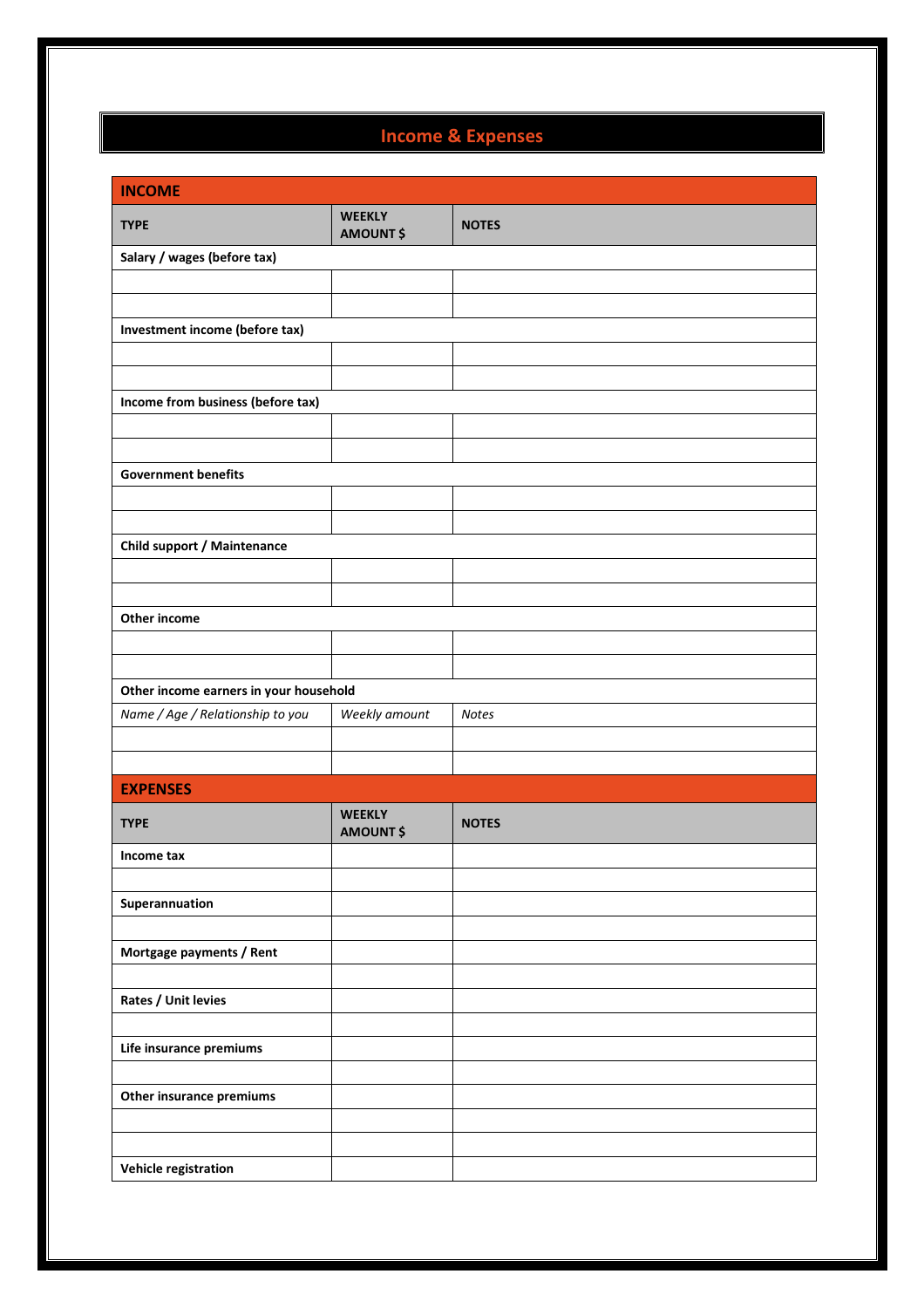| Hire purchase / Lease Agreements           |                      |                |                     |                   |
|--------------------------------------------|----------------------|----------------|---------------------|-------------------|
|                                            |                      |                |                     |                   |
| Loan repayments                            |                      |                |                     |                   |
|                                            |                      |                |                     |                   |
| <b>Credit card payments</b>                |                      |                |                     |                   |
|                                            |                      |                |                     |                   |
| Child support / Maintenance                |                      |                |                     |                   |
|                                            |                      |                |                     |                   |
| Expenses paid by others for your benefit   |                      |                |                     |                   |
| Name / Age / Relationship to you           | <b>Weekly amount</b> | <b>Notes</b>   |                     |                   |
|                                            |                      |                |                     |                   |
|                                            |                      |                |                     |                   |
| Expenses you pay for the benefit of others |                      |                |                     |                   |
| Name / Age / Relationship to you           | <b>Weekly amount</b> | <b>Notes</b>   |                     |                   |
|                                            |                      |                |                     |                   |
|                                            |                      |                |                     |                   |
| <b>PERSONAL EXPENDITURE</b>                |                      |                |                     |                   |
| <b>TYPE</b>                                | <b>WEEKLY TOTAL</b>  | <b>FOR YOU</b> | <b>FOR CHILDREN</b> | <b>FOR OTHERS</b> |
| Food                                       |                      |                |                     |                   |
| <b>Household supplies</b>                  |                      |                |                     |                   |
| <b>House repairs</b>                       |                      |                |                     |                   |
| Electricity                                |                      |                |                     |                   |
| Gas                                        |                      |                |                     |                   |
| Telephone / Mobile phone                   |                      |                |                     |                   |
| Petrol                                     |                      |                |                     |                   |
| <b>Vehicle maintenance</b>                 |                      |                |                     |                   |
| Car parking / Transport fares              |                      |                |                     |                   |
| <b>Clothing &amp; Shoes</b>                |                      |                |                     |                   |
| <b>Children's activities</b>               |                      |                |                     |                   |
| <b>Child care</b>                          |                      |                |                     |                   |
| Medical / Dental / Optical                 |                      |                |                     |                   |
| <b>Entertainment / Hobbies</b>             |                      |                |                     |                   |
| <b>Holidays</b>                            |                      |                |                     |                   |
| <b>Education expenses</b>                  |                      |                |                     |                   |
| <b>Chemist / Pharmaceutical</b>            |                      |                |                     |                   |
| <b>Gardening / Lawn mowing</b>             |                      |                |                     |                   |
| <b>Cleaning (House / Pool)</b>             |                      |                |                     |                   |
| Dry cleaning                               |                      |                |                     |                   |
| <b>Books / Magazines</b>                   |                      |                |                     |                   |
| Gifts                                      |                      |                |                     |                   |
| Hairdressing / Beauty                      |                      |                |                     |                   |
| Other necessary commitments<br>(E.g. pets) |                      |                |                     |                   |